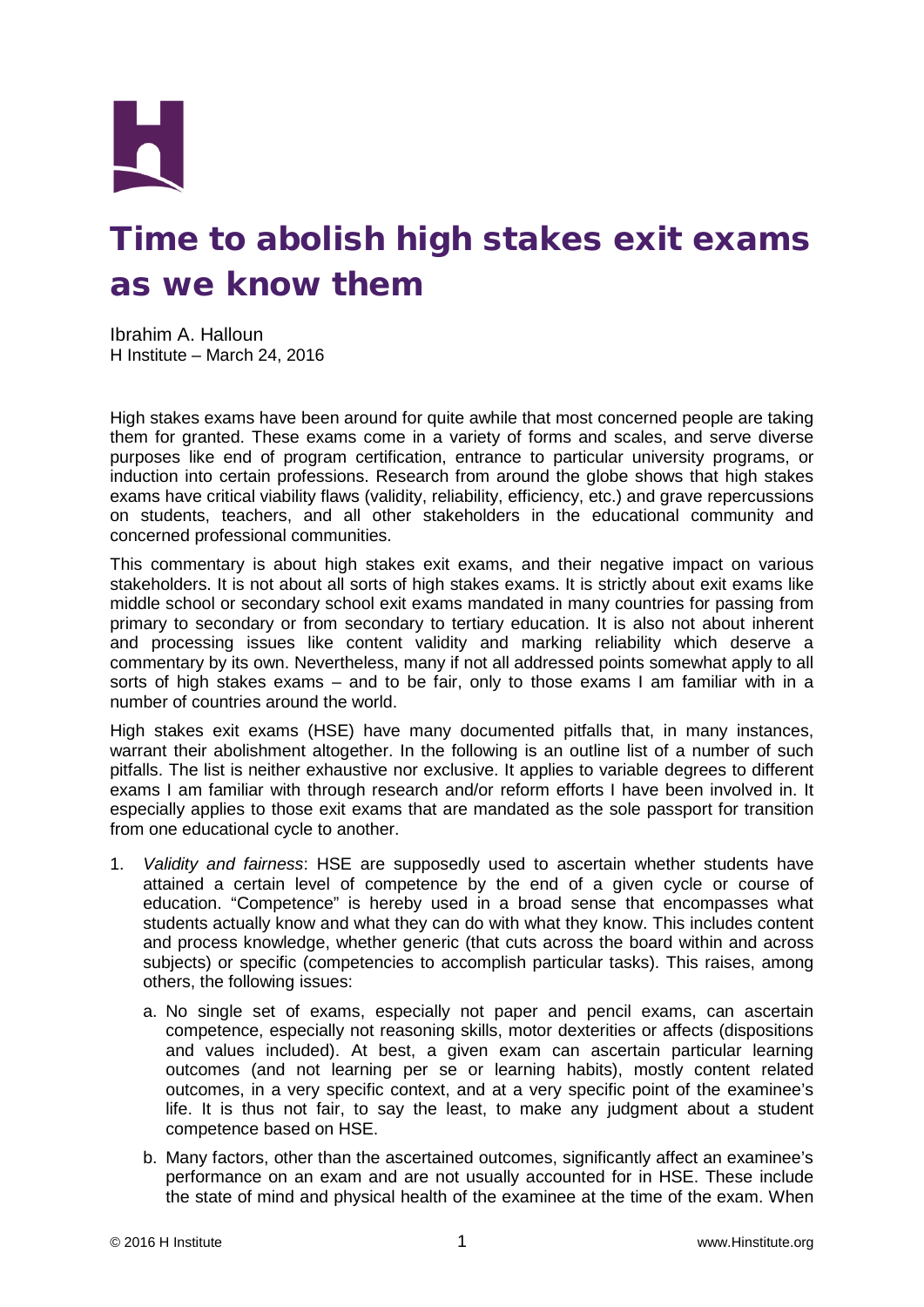such state is disturbed, it may have devastating implications. It would thus not be fair at all to decide the fate of the examinee when concomitant variables that are not accounted for in HSE determine that person's performance on the exams.

- 2. *Validity and justice*: Aside from fairness, the issue of exam validity for ascertaining competence raises critical justice concerns.
	- a. Competence assessment requires a track record of every examinee, a record that offers not only snapshots of that person's performance on specific exams at particular points of time, but more importantly the evolution of that person's competence across all schooling years.
	- b. Above all, it is not just at all to judge students and decide their fate based on a single set of exams, no matter how valid and reliable those exams might be, and ignore or underestimate the entire track record of those people during all school years. Would HSE have been perfectly viable (which is of course not the case), failing such exams after passing all school exams and making it throughout the years and grades would indicate that flopping students should not have made it to those exit exams in the first place, and that past school exams were not valid and reliable to say the least. Would that serve justice to students and all those who oversaw their education throughout the years?
- 3. *Equity*: HSE are usually designed as one size fits all by an exclusive group of people. This raises, among others, the following concerns:
	- a. Interests of all students and special needs of at least some of them are disregarded. This puts students who have less interest in a particular subject than others and all special needs students at a disadvantage by comparison to their peers.
	- b. The performance gap is widened among students of different socio-economic background, especially between students who can afford "good education" and extra tutoring outside school and those who cannot.
	- c. Local authorities have no voice in HSE and the needs and aspirations of their communities are often not accounted for.
- 4. *Trust and honesty*: An implicit reason behind ignoring examinees' track record in their schools is the lack of trust in the capabilities and honesty of schools and teachers, especially when it comes to assessment. A culture of distrust is in fact sweeping across the board in many educational systems that adopt HSE, and is slowly but surely leading to the deterioration of these systems.
- 5. *Ethics*: Many teachers find in HSE a source of extra profit through out of school tutoring or "how to solve it" publications that students acquire to memorize what is needed to passing such exams. Some teachers in many countries are unfortunately known not to do their job properly at school so that they induce students to seek their help out of school. What is even worse is that, at least in one country that I know of abroad, such lack of ethics is supported by school administrators who turn the blind eye on students who quit school long before the end of the year to prepare themselves for their exit exams through private tutoring.
- 6. *Elitism*: Some people see in HSE gauging means for students and schools. They assume that passing rates and levels are indicators of the quality of learning and teaching. No research has ever supported that claim. To the contrary, research often indicates that passing typical HSE takes more memorization of answers to typical questions and routines for solving particular problems than understanding of what is behind those answers and solutions. What is worse is that students who really have such understanding are often at a disadvantage that HSE results reflect backwards elitism. They raise rote learners instead of meaningful and creative learners high on a pedestal.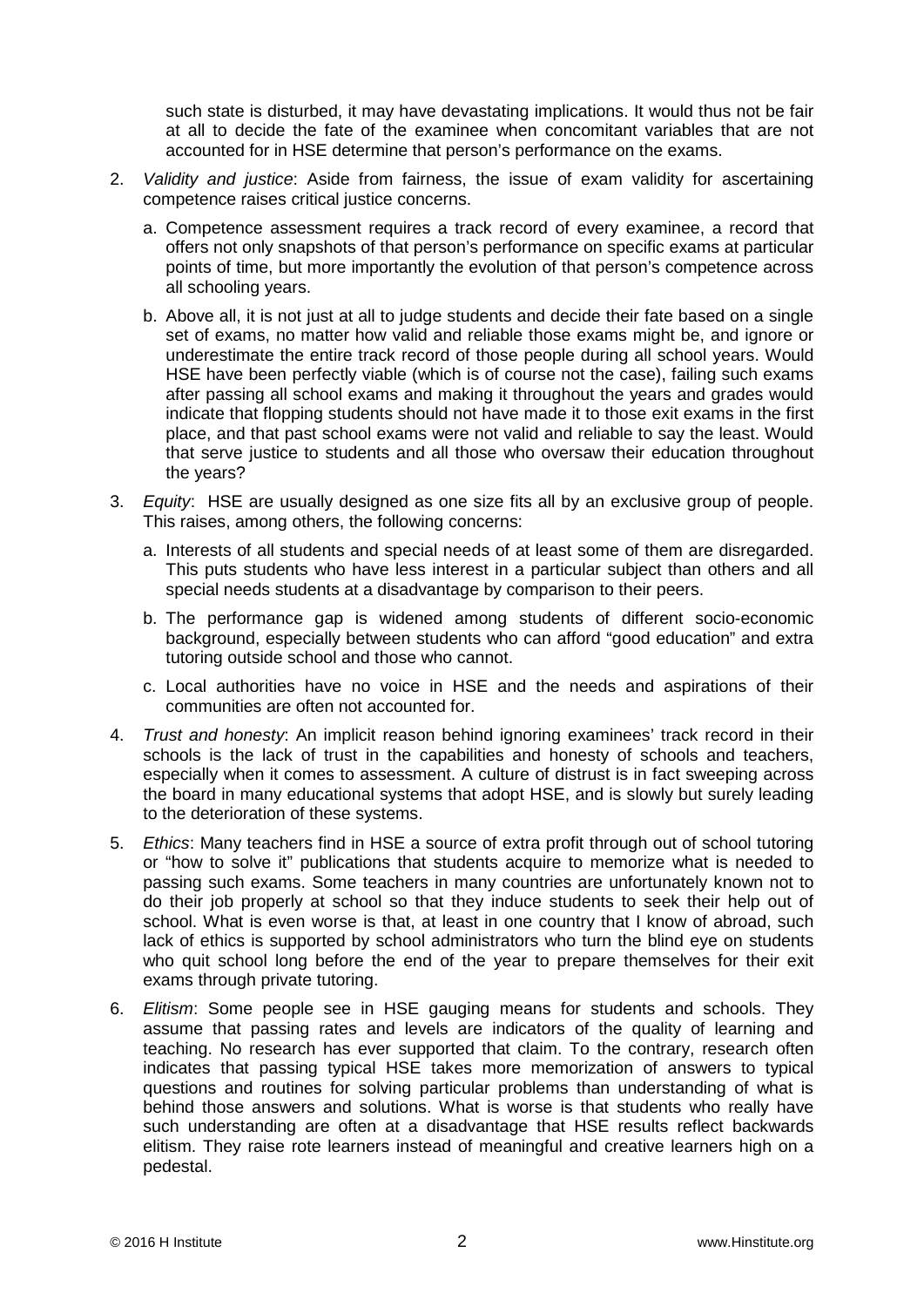- 7. *Self-esteem*: Low performance on HSE is sometimes interpreted as an indication of poor competence, bad learning habits, and even worse, "low intelligence". This often leads to a decline in student self-esteem that could mark that person for life. The same goes for conscientious teachers and parents who end up wrongly believing that that they are failing with their children. Nothing could be more wrong than attaching so much unwarranted value to HSE and more unjust and unethical than leading people to succumb to detrimental psychological consequences.
- 8. *Meaningful learning*: Meaningful learning is about developing authentic competence with generic content and process knowledge that can be readily deployed in novel situations within the same and different contexts in which such knowledge was originally developed, especially in real world situations. HSE cannot ascertain such knowledge as indicated above. What is even worse is that HSE have instituted a school culture for rote learning rather than meaningful learning. My twin daughters happen to have to take typical HSE this year. One of their teachers had the honesty and the guts to tell them the first day of school: "You are here this year not to learn meaningful materials but to do what it takes to pass the [national exit] exams".
- 9. *Motivation and life quality*: There is no evidence that HSE motivate students for better achievement, especially not better understanding of course materials. To the contrary, and as already mentioned above, these exams induce students only to study to the test, and to blindly memorize specific routines for answering questions and solving problems. As a consequence, students are not motivated to pursue education meaningfully, and end up stressed out even to the point of hating school altogether. Teachers and parents are also caught by the same bug to the extent that classroom and home environment become somewhat disrupted and disruptive.
- 10. *Educational standards*: Some people erroneously believe that HSE set or help enforcing high educational standards. In fact, and as discussed above, HSE as they stand lead only to lowering educational standards and watering curricula down for the sake of blindly passing those exams. HSE or any other high stake or large scale exam could contribute to raising educational standards if they were to meet at least two conditions, neither of which is currently met. First, they need to provide viable indicators of students' competence. Second, they need to be associated with proper feedback mechanisms that would help all stakeholders follow adequate ways for raising student competence.
- 11. *Authentic assessment:* Where HSE are in place, educational systems are entirely geared to preparing students to pass such exams, and are subsequently making assessment an end by itself. Assessment "of" certain learning outcomes for sanction purposes (and not of learning per se or of competence) thus predominates the educational scene at the detriment of assessment "for" learning (i. e., assessment that guides learning, instruction and curriculum reform), and especially assessment "as" learning (i. e., assessment as means of meaningful learning, since student answers or solutions to test questions and problems do not simply mirror what they have learned in the past, but more importantly what they can originate while taking the test since the brain constantly reinvents itself in the process of any thought or action).
- 12. *Certification*: Based on all the above, diplomas granted based on HSE are by no means authentic certification of student competence, and cannot be used as passports for student transition from one educational cycle to another. At best, these diplomas can only certify what students have accomplished on specific tasks under the exam conditions, and definitely not what they can accomplish on different tasks and under different conditions.
- 13. *Professionalism:* Under HSE pressure, teachers are reduced to test crunching machines, and their mission reduced to teaching to the test. Remember my daughters' teacher announcement! Teaching is perhaps the profession with the most enduring consequences. It is about forming students' minds. What a teacher does at a particular point in time may stamp students' competence and personality for life. It is very likely